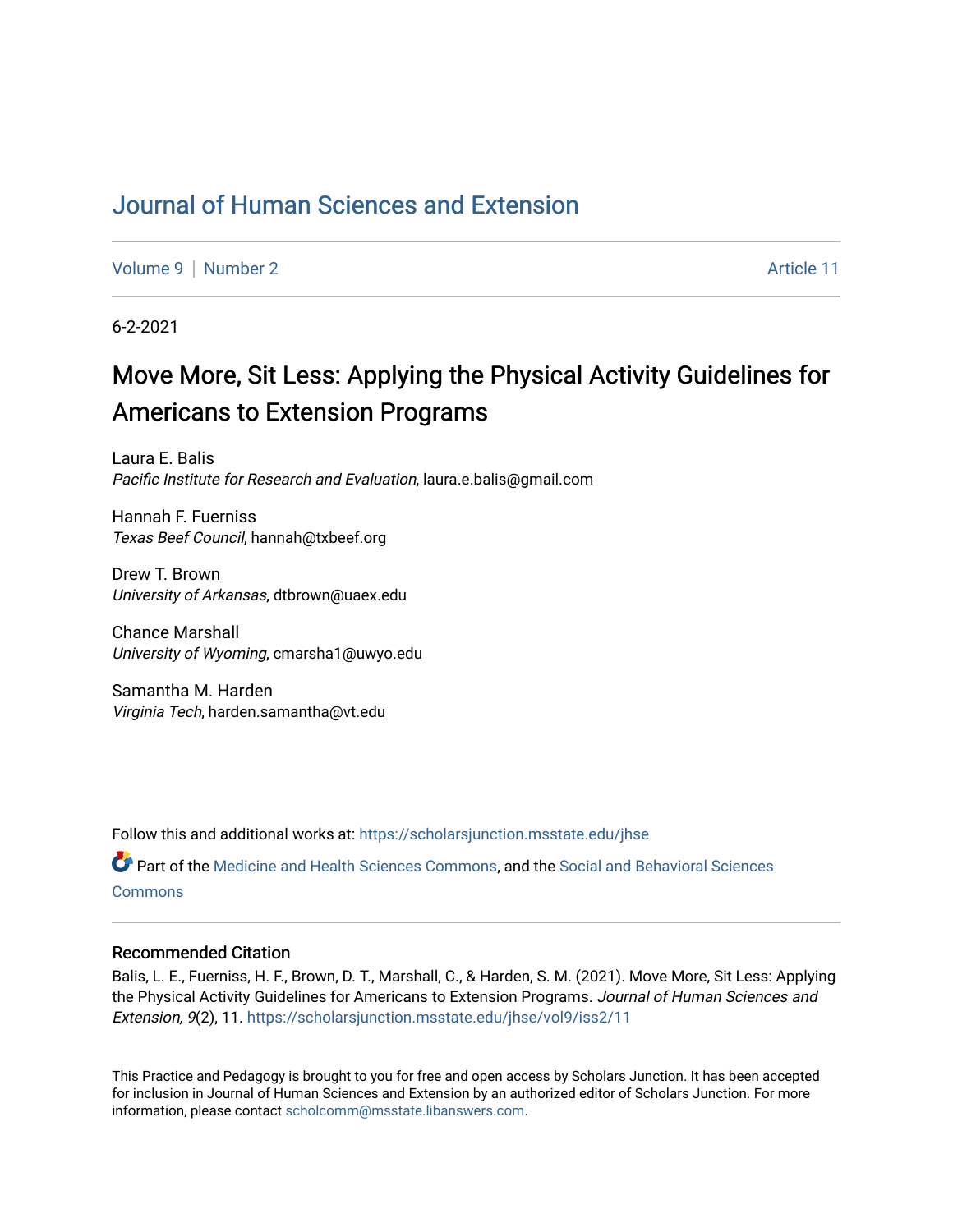## **Move More, Sit Less: Applying the Physical Activity Guidelines for Americans to Extension Programs**

#### **Laura E. Balis**

*Pacific Institute for Research and Evaluation* 

#### **Hannah F. Fuerniss** *Texas Beef Council*

#### **Drew T. Brown** *University of Arkansas*

**Chance Marshall** *University of Wyoming Extension* 

#### **Samantha M. Harden**

*Virginia Tech* 

*Extension enhances the lives of Americans by translating research-based information related to existing needs into programming that is practical and accessible to the general public. Evidence clearly indicates that physical activity is correlated to positive health outcomes, but despite this conclusion, the majority of Americans do not meet the recommendations for physical activity. The 2nd Edition of the Physical Activity Guidelines for Americans provides guidance for Extension professionals to implement physical activity interventions. We recommend training and technical assistance strategies based on the Interactive Systems Framework to integrate physical activity promotion into all Extension areas.* 

*Keywords:* physical activity, exercise, chronic disease, health

#### **Introduction**

The national Cooperative Extension System was originally formed to bring research and education to those involved in the agricultural community (U.S. Department of Agriculture, n.d.). Just as Extension agents/educators (herein: agents) advanced agricultural practices for the last century, Extension professionals can improve the health behaviors of Americans today. A shift in community needs is evidenced by the rising prevalence of chronic disease due, in part, to modifiable health behaviors. In fact, the severity of our nation's health is illustrated by the fact that 50% of adults suffer from at least one chronic condition (Ward et al., 2014). The prevalence of these conditions is also increasing in children; therefore, the need for multilevel intervention

Direct correspondence to Laura Balis at lbalis@pire.org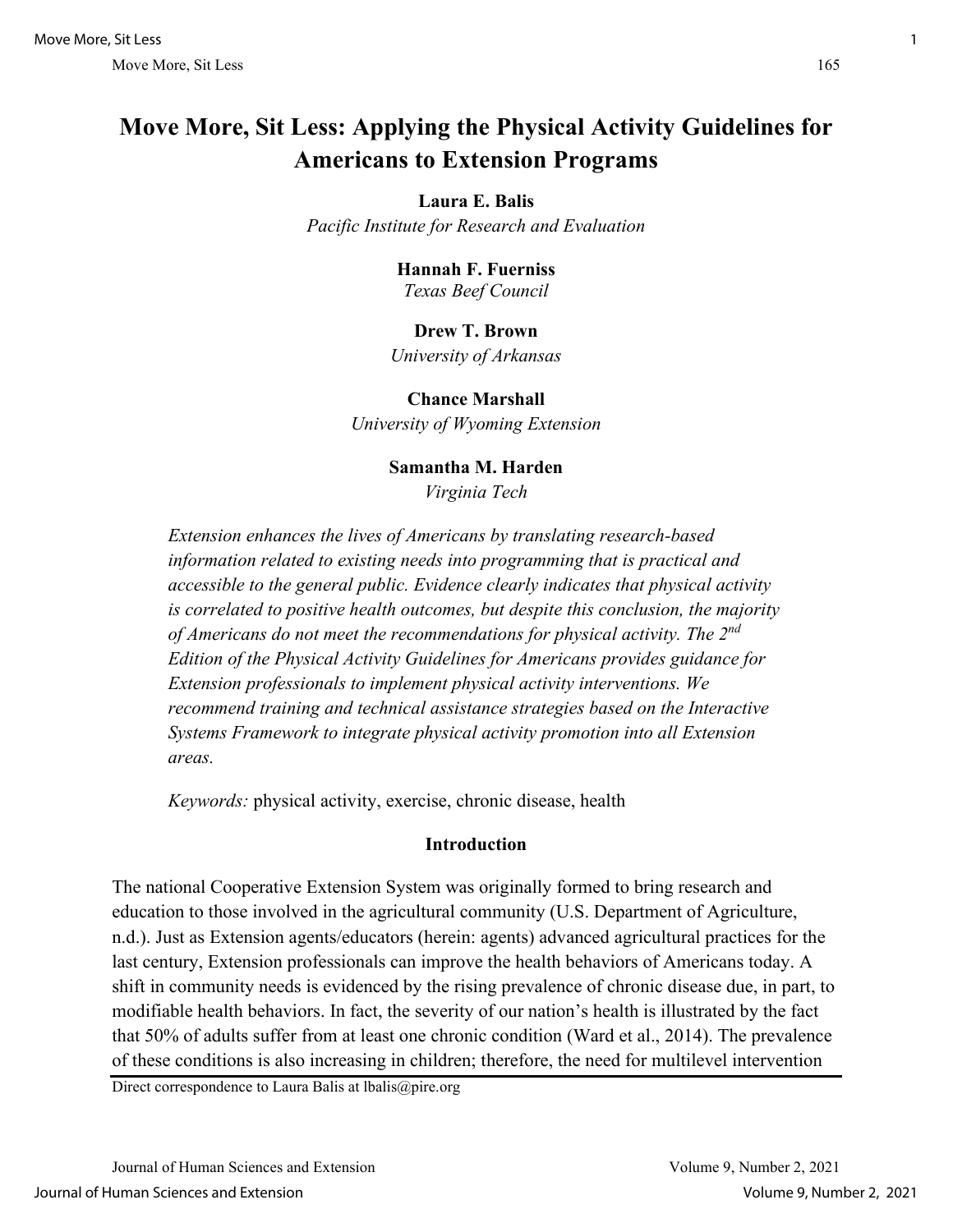across the lifespan is indisputable. One modifiable health behavior is physical activity (Durstine et al., 2013; Warburton et al., 2006). Overwhelming evidence has linked insufficient physical activity to negative health outcomes in the United States (Physical Activity Guidelines Advisory Committee, 2018; Warburton et al., 2006).

With a presence in most counties in the United States, Extension is positioned to interact with and provide practical health solutions to local communities. The term "physical activity" was added to the Agricultural Act (Farm Bill) of 2014, formally authorizing the promotion of physical activity in state programming (U.S. Department of Agriculture, 2015). Although some Extension professionals had previously incorporated physical activity components into their programming, this addition provided further motive for integrating physical activity promotion into Extension programming to promote overall health (Harden et al., 2018; U.S. Department of Agriculture, 2015).

Many Extension professionals and volunteers offer physical activity-focused programming (Harden et al., 2020). These strategies include direct education such as the learner-centered Eating Smart-Being Active (Auld et al., 2015), online walking and fruit/vegetable consumption challenges (Harden et al., 2019), and environmental change such as Complete Streets policies (Holston et al., 2020). However, challenges remain. Extension professionals have expressed hesitancy about incorporating physical activity promotion into their roles and responsibilities (Balis et al., 2018; Peña-Purcell et al., 2012). Agents face barriers, including a lack of confidence, a perception that physical activity recommendations are hard to meet, a lack of training, unfamiliarity with evidence-based physical activity programs, and concerns over liability (Balis et al., 2018; Peña-Purcell et al., 2012).

These barriers may be alleviated by using evidence-based recommendations (research) to inform and deliver evidence-based programming (practice). The Physical Activity Guidelines for Americans, 2<sup>nd</sup> Edition (herein: Guidelines; U.S. Department of Health and Human Services, 2018) is one such source; structuring program planning around helping participants meet recommendations can ensure that Extension professionals implement physical activity programs that are evidence-based and help participants increase physical activity levels to decrease the risk of chronic disease. While the Guidelines provide a starting point for understanding types and amounts of physical activity to recommend, dissemination and implementation do not happen on their own (Brownson  $\&$  Jones, 2009). That is, the availability of the Guidelines does not mean practitioners will know of their availability (dissemination) and integrate them into their work (implementation) without specific efforts. Borrowing from dissemination and implementation science, we recommend training and technical assistance as implementation strategies (i.e., methods of improving the uptake and delivery of evidence-based programs; Proctor et al., 2013) to speed the translation of research to practice (Powell et al., 2015).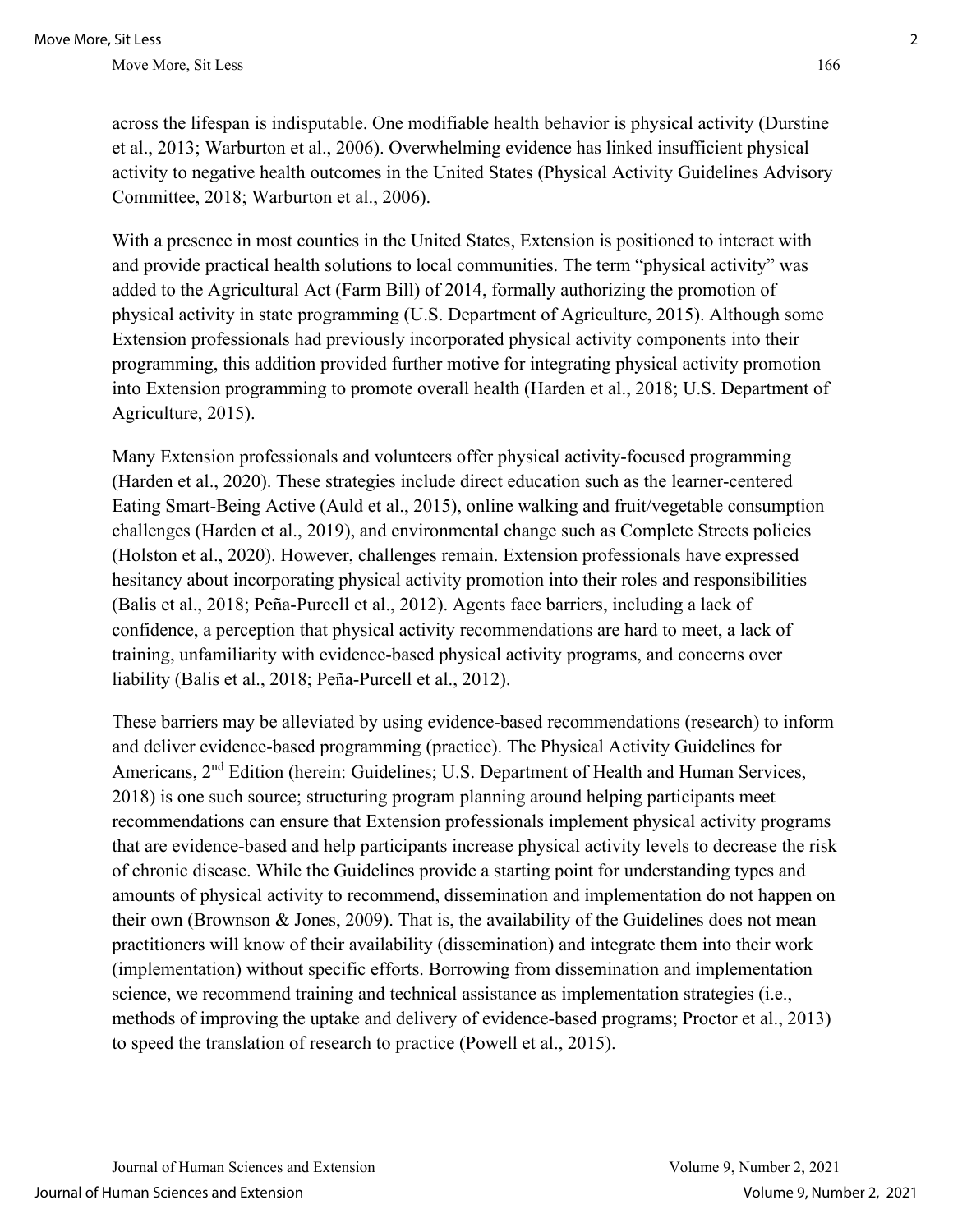The purpose of this commentary is to 1) provide an overview of the updated Physical Activity Guidelines for Americans and its relevance for Extension, 2) apply a framework for moving the Guidelines into practice, and 3) suggest how this work could be inclusive of all Extension focus areas to make a system-wide shift. This information is intended to be used by those supporting program delivery (e.g., specialists and program leaders) or delivering programs (e.g., educators or agents).

#### **Physical Activity Guidelines for Americans, 2nd Edition**

In 2018, the Physical Activity Guidelines Advisory Committee published a scientific report after extensively reviewing relevant literature and summarizing key information related to physical activity, sedentary behavior, and health. Informed by this report, the government released the 2<sup>nd</sup> Edition of the Guidelines. While the Guidelines may be used by the public to make healthful changes on an individual and family level, the intended audience is policymakers and health professionals – such as Extension practitioners – who have the opportunity to influence health behaviors on a larger scale (U.S. Department of Health and Human Services, 2018). Additionally, through the Move Your Way Campaign, resources and consumer-facing messages are provided (U.S. Department of Health and Human Services, 2020), making it accessible and convenient for Extension educators to include the messaging into their current programming or to adopt new initiatives focused solely on reducing sedentary behavior and being active.

Using the Guidelines as an evidence-based strategy for planning Extension programs can help Extension professionals understand how much and what types of physical activity should be promoted. With the overall goal of preventing chronic disease, the 2018 Guidelines include aerobic activity and muscle-strengthening activities for all age groups as well as bonestrengthening activities for youth and balance activities for older adults (U.S. Department of Health and Human Services, 2018). The recommendations for each age group are:

- Preschool-aged children (age 3-5): be physically active throughout the day. Active play should include a variety of activity types.
- Youth (6-17): engage in 60 minutes of moderate to vigorous intensity per day. This should include vigorous intensity physical activity, muscle strengthening activities, and bone-strengthening activities at least three days per week each.
- Adults (18-64): engage in 150 to 300 minutes of moderate intensity or 75 to 150 minutes of vigorous intensity aerobic physical activity each week, as well as incorporating muscle-strengthening activities on two or more days per week
- Older adults (65 and older): the recommendations are the same as for adults, with the addition of balance training. Those with chronic conditions should be as active as their abilities and conditions allow.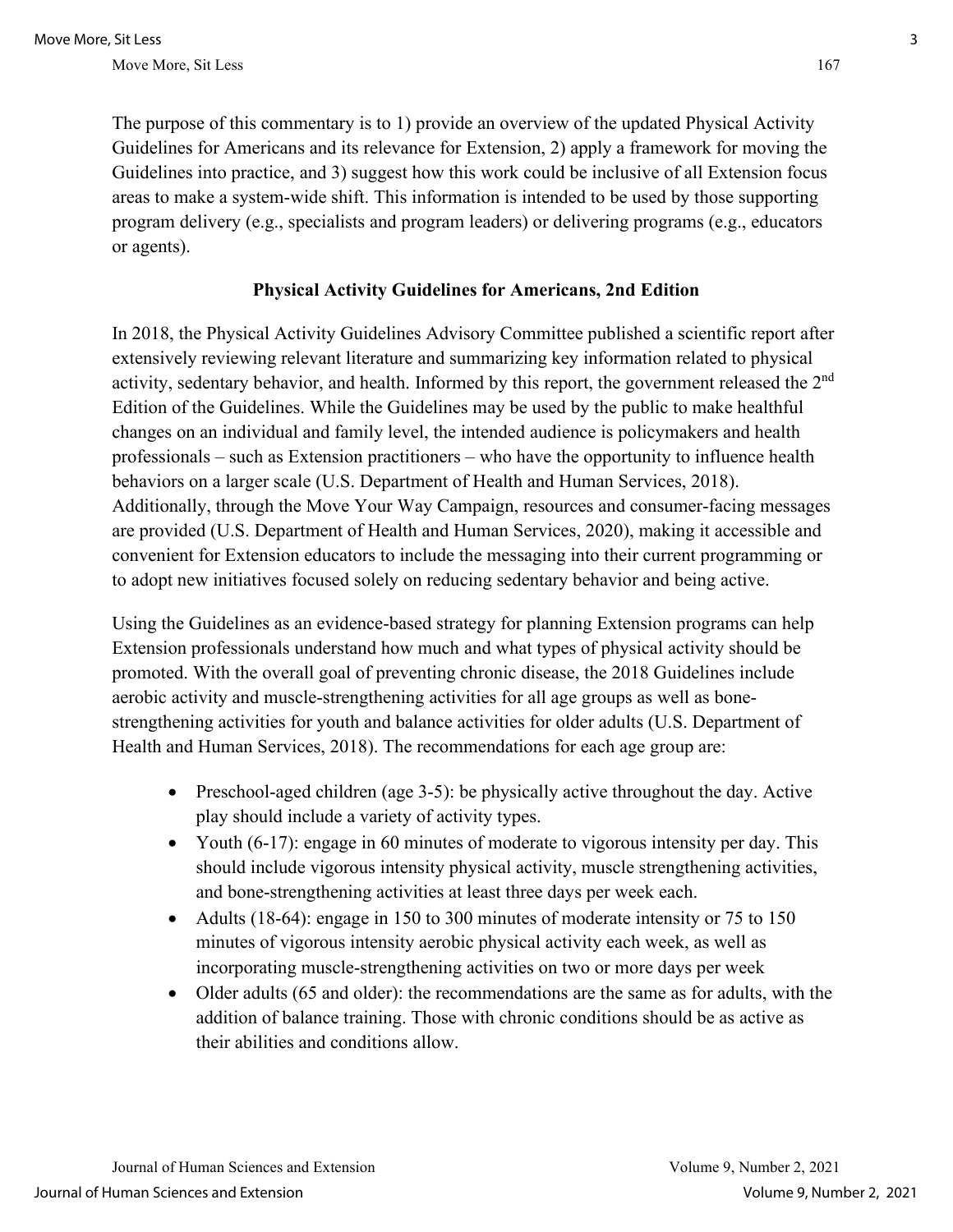While the first edition of the Guidelines stated that activity needed to be performed in increments of at least 10 minutes, recent evidence suggests that any duration of physical activity can be included in the weekly total (U.S. Department of Health and Human Services, 2018). The 2018 Guidelines recommend physical activity bouts of any length – for example, climbing a few flights of stairs – to reap health benefits. This is reinforced through key messages of moving more and sitting less, starting with five minutes of activity per week if time is tight, and counting any type of physical activity that gets you moving (including raking, vacuuming, gardening, playing catch, and dancing).

The new Guidelines also include the risks of sedentary behavior (i.e., sitting, reclining, or lying). While the Guidelines do not recommend a specific target amount of sedentary time, they clarify that higher levels of sedentary time are associated with risk of disease and recommend reducing sedentary time in addition to increasing moderate-to-vigorous activity. Essentially, the Guidelines emphasize that a sedentary lifestyle is more harmful than the potential unintended negative side effects (sore muscles, tripping) of being physically active.

Finally, the 2<sup>nd</sup> edition of the Guidelines includes a section on using evidence-based strategies to increase physical activity levels. The evidence-based strategies listed in the Guidelines include theory-based approaches to change physical activity behaviors at individual or interpersonal levels and environmental changes at the community level. At the individual and interpersonal levels, these behavioral strategies include goal setting, monitoring progress, social support, selfreward, positive self-talk, structured problem solving, buddy systems, and contracts (U.S. Department of Health and Human Services, 2018). The recommended community strategies include point-of-decision prompts, school policies and practices, access to recreation facilities or outlets, community-wide campaigns, and community designs. Overall, the Guidelines in and of themselves could be seen as a dissemination strategy (i.e., a targeted approach to spreading information; Rabin et al., 2008) for these strategies and programs; however, Extension professionals (whose background is more often in food or family development) would benefit from capacity building around what the Guidelines are and how to implement them.

### **A Framework for Integrating the Physical Activity Guidelines for Americans into Extension**

To accomplish the goal of integrating the Guidelines into Extension programming, a capacitybuilding model can be applied. There are over 100 dissemination and implementation models (Tabak et al., 2012) from which to choose to guide this work. One model relevant to this work is the Interactive Systems Framework (ISF) (Wandersman et al., 2008), which was the first to put capacity building as the centerpiece of the translation and implementation process (Noonan et al., 2012). Within the ISF, there are three systems. The first system translates underlying evidencebased features into formats for the end-user (e.g., staff, volunteers, stakeholders). The second system works to provide training, technical assistance, and other identified support needs to users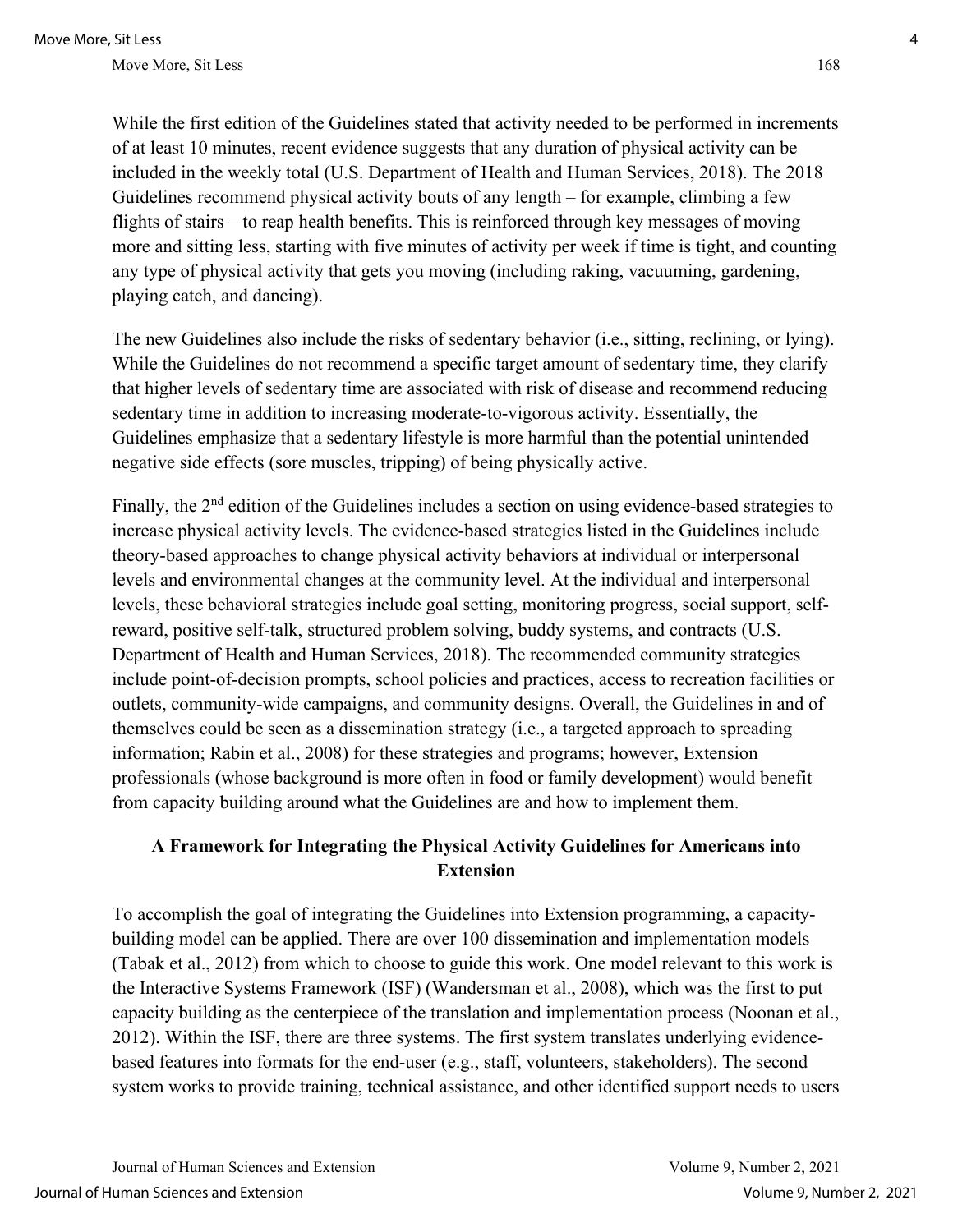in the field. The third system is the delivery personnel who support and implement the innovation in real-world settings (see Figure 1 for Interactive Systems Framework concepts applied to physical activity promotion in Extension).





including cancer and heart disease. Few Americans engage in the frequency and duration to achieve benefits.

With the Guidelines serving as the synthesis and translation system (i.e., they distill the information through synthesizing the evidence), we recommend training and technical assistance as a prevention support system to build capacity in the delivery system. Training, technical assistance, and ongoing support are recognized as implementation strategies necessary to ensure intervention uptake, fidelity, and sustainability (Beidas et al., 2012; Edmunds et al., 2014; Powell et al., 2015). We recommend two levels of capacity building for Extension personnel: one level for all personnel who deliver programs in any field (e.g., community development, agriculture), and a second level for those who can deliver dedicated physical activity programs within the scope of their responsibilities (e.g., family and consumer science, 4-H).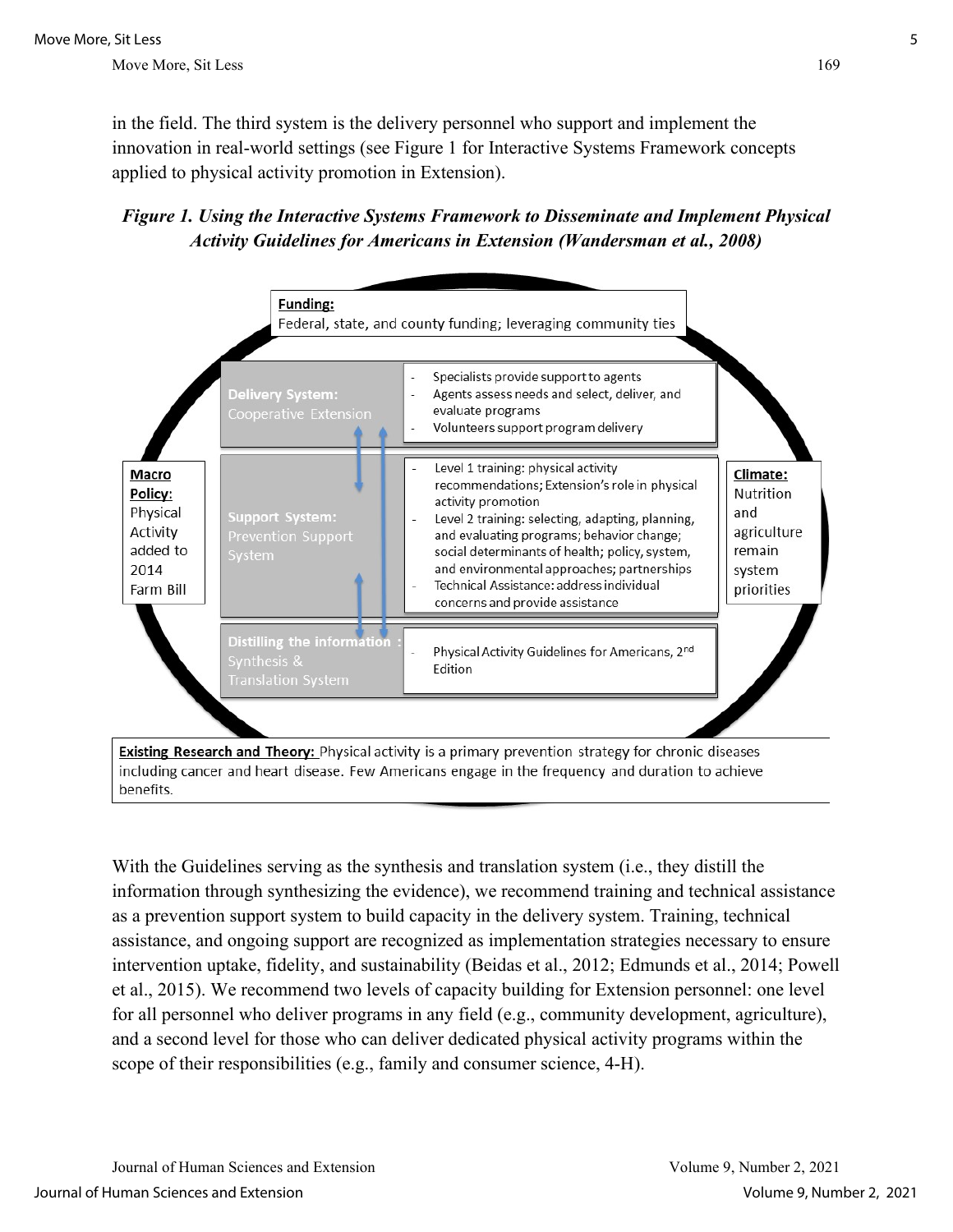Training should be designed to address identified barriers to delivering physical activity programs (lack of confidence, perceptions of recommendation, lack of familiarity with evidencebased programs, and liability concerns (Balis et al., 2019; Peña-Purcell et al., 2012) through focusing on the Guidelines and using best evidence on training physical activity delivery personnel. While the literature on training community-based personnel to deliver physical activity programs is limited (Ramalingam et al., 2019), evidence-based training in Physical Activity in Public Health (PAPH) exists (Dallman et al., 2009) that could be adapted for the Extension setting to increase PAPH competencies and guide practitioners to implement evidence-based physical activity interventions.

The first level of training should include types (e.g., aerobic activity vs. strength training), durations (e.g., one hour per day for youth), and intensity levels (e.g., how to identify light vs. moderate intensity activity) of recommended physical activity by age group based on the Guidelines and Extension's role in physical activity promotion. For example, training would explain why strength training should be included in physical activity promotion or clarify that stretching is not part of the Guidelines. As for Extension's role in physical activity promotion, training can clarify that Extension practitioners are not expected to serve as personal trainers or fitness instructors and address safety and liability concerns. For example, risks can be reduced by gradually increasing physical activity over time, replacing sedentary time with light intensity physical activity when working with inactive participants, and using screeners such as the PAR-Q to have participants self-assess readiness for physical activity (Thompson et al., 2013).

Following this introductory module, the second level of training should include selecting and adapting evidence-based programs, behavior change strategies, social determinants of health, policy, system, and environmental (PSE) approaches, partnerships for physical activity promotion, and planning/evaluating physical activity programming. For example, the selecting and adapting evidence-based program module could include the evidence-based programs in the Guidelines as well as other repositories such as the SNAP-Ed Toolkit (U.S. Department of Agriculture, 2019), the Community Guide (Community Preventive Services Task Force, n.d.), and Research-Tested Intervention Programs (National Cancer Institute and Substance Abuse and Mental Health Services Administration, n.d.). Finally, this training should be followed with proactive technical assistance, as training alone is often insufficient to bring about behavior change (Wandersman et al., 2008). Technical assistance is designed to address individual concerns and provide assistance to learn how to deliver new programs.

#### **Integrating Physical Activity Programming in all Extension Areas**

Physical activity promotion can be integrated across all programming areas of Extension at various doses (e.g., short activity breaks to multisession interventions). Extension professionals can use the updated Guidelines to guide their work through promoting physical activity behaviors at levels to achieve health benefits (U.S. Department of Health and Human Services,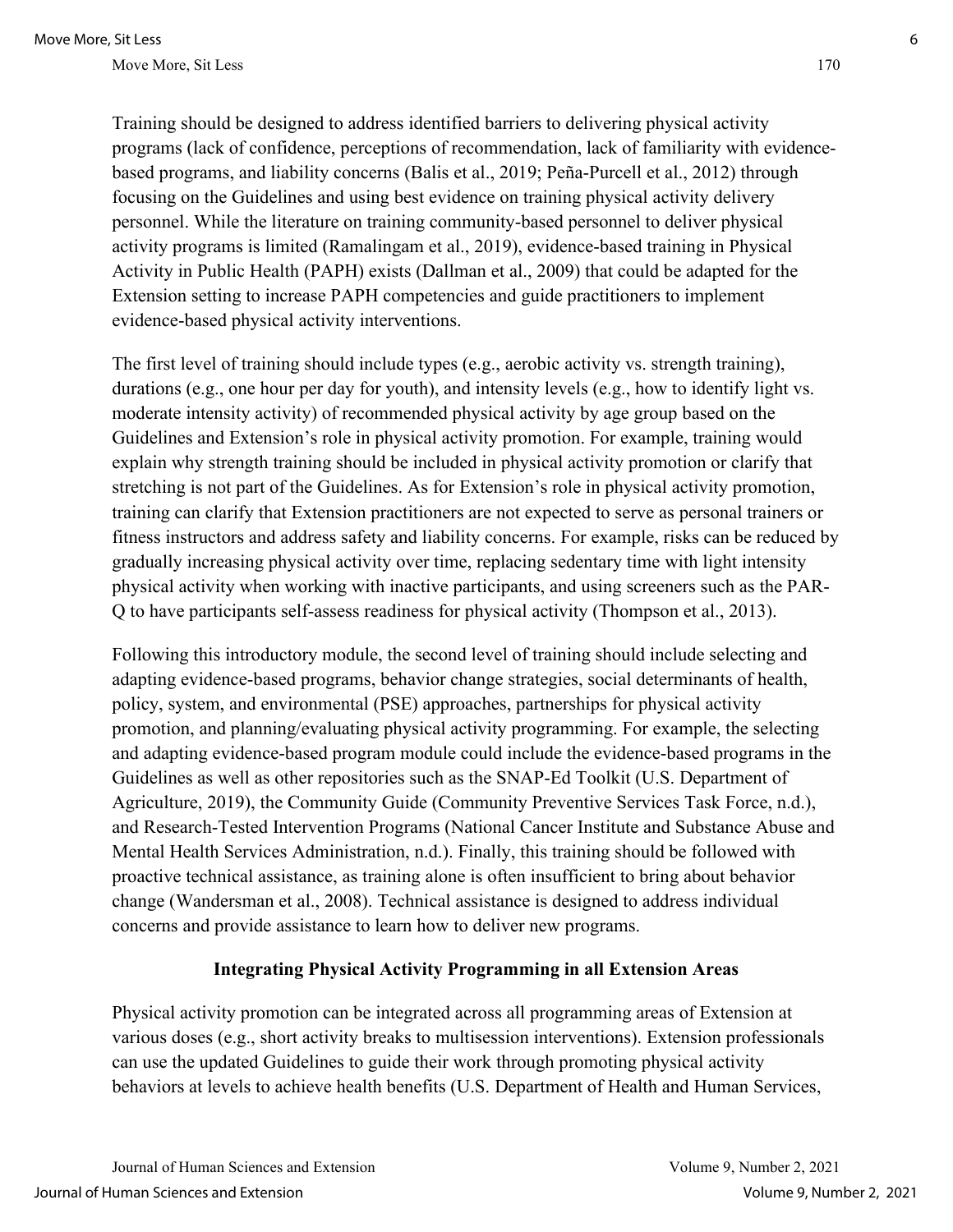2018). In particular, the  $2<sup>nd</sup>$  edition of the Guidelines can be used to promote 1) reducing sedentary time throughout Extension programming, 2) accumulating physical activity through less than 10-minute bouts, and 3) using evidence-based strategies to guide programming. See Table 1 for practical implementation suggestions across each Extension program area.

#### **Reducing Sedentary Time**

As described in the Guidelines, reducing sedentary time is a distinct strategy for improving health (U.S. Department of Health and Human Services, 2018). Anecdotal evidence suggests that Extension programming often entails long periods of sitting during instruction of participants. One project assessed the degree to which 4-H summer campers were active through a validated observational protocol that included scanning a designated area and determining if people within the area were sedentary, moderately active, or vigorously active (Everette & Harden, 2015). Researchers conducted 925 observations across 12 days of camp (34% of total days) and found that the participants were sedentary for 66% of the observations, moderate for 16%, and vigorous for 18%. This highlights a need and opportunity to promote less sedentary time in Extension programming. For example, Extension professionals in all disciplines can provide opportunities to stand or walk throughout meetings, instruction, and events. See Table 1 for suggestions.

#### **Including Physical Activity in Less Than 10 Minute Bouts**

Incorporating even short bouts (e.g., five minutes) of physical activity in Extension programs can help participants decrease sitting time and work towards meeting Guidelines. Replacing class instruction time with physical activity – even 15-20 minutes – has been shown to have no negative impacts on the original program's outcomes (Palmer-Keenan et al., 2014).

Extension professionals can also facilitate short bouts of lifestyle physical activity through implementing environmental changes in addition to direct education. This aligns with the update in the recent version of the Guidelines that any amount of physical activity can now count toward the weekly total. For example, climbing a few flights of stairs, walking briskly from the car to the store, or doing 20 jumping jacks upon standing up from a desk all count. PSE efforts change the environment, whether by physical means or via policy or systems interventions, and can facilitate these brief bouts of physical activity. Additionally, changing the environment has a greater impact on health and requires less individual effort than direct education (Frieden, 2010). With the release of the Healthy, Hunger-Free Kids Act in 2010 (U.S. Department of Agriculture, 2010) and the Cooperative Extension's National Framework for Health and Wellness in 2014 (Braun et al., 2014), PSE efforts could be supported by Extension. These efforts have also been emphasized through specific funding opportunities (Centers for Disease Control and Prevention, 2019).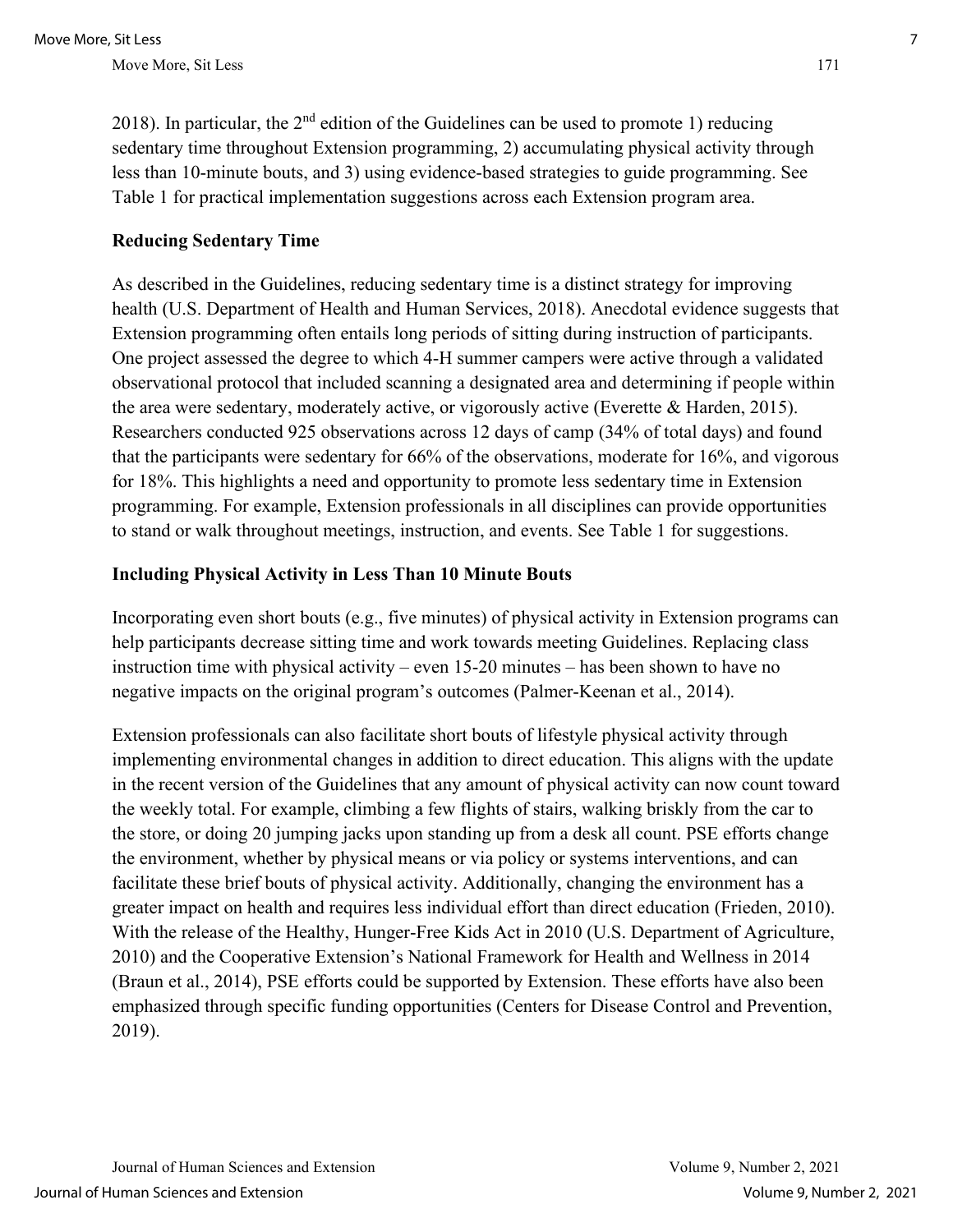#### **Adopt Evidence-Based Physical Activity Programs**

Evidence-based programs have been tested through research for effectiveness, with those findings published in a peer-reviewed journal (National Cancer Institute and Substance Abuse and Mental Health Services Administration, n.d.). As Extension has struggled to implement physical activity programs that are evidence-based (Balis et al., 2019; Strayer et al., 2020), the section on evidence-based strategies provides a helpful starting point for Extension professionals to select evidence-based programs. Reviews of Extension physical activity programs show that evidence-based behavioral strategies are seldom used (Balis et al., 2019; Harden et al., 2019). Extension practitioners could benefit from applying the strategies listed in the Guidelines, as using tested behavioral strategies can lead to long-lasting change in physical activity behaviors (Greaves et al., 2010; Heath et al., 2012; Horodyska et al., 2015). By incorporating these strategies, Extension professionals can move beyond teaching physical activity classes (which may not result in changes beyond the end of the class) and expand their reach by delivering programs with behavior change strategies to new groups of participants.

|            |                               |                                | <b>Adopt Evidence-based</b>                  |
|------------|-------------------------------|--------------------------------|----------------------------------------------|
| Program    |                               | <b>Include PA in Less Than</b> | <b>Physical Activity</b>                     |
| Area       | <b>Reduce Sedentary Time</b>  | <b>10-minute Bouts</b>         | <b>Programs</b>                              |
| All        | 1. Standing applause          | Lead participants through      | 1. Discuss programming                       |
| Extension  | activity breaks               | brief, easy-to-learn exercise  | need with your specialist                    |
| program    | 2. Active ice breakers        | routines (Auld et al., 2015)   | and other community                          |
| areas      | 3. Strategic set up of the    |                                | stakeholders                                 |
|            | room (equipment on one        |                                | 2. Identify and adapt                        |
|            | side of the room and          |                                | programs from evidence-                      |
|            | food on the other)            |                                | based program                                |
|            |                               |                                | repositories (Harden et                      |
|            |                               |                                | al., 2020)                                   |
|            |                               |                                | 3. Advertise evidence-                       |
|            |                               |                                | based effects of                             |
|            |                               |                                | participation on physical<br>activity levels |
| Family and | Place refreshments at         | Implement physical activity    | Adopt programs targeting                     |
| Consumer   | gatherings and events         | PSEs including crosswalks      | both nutrition and physical                  |
| Sciences   | further from meeting rooms    | and pedestrian lanes to        | activity behaviors, e.g.,                    |
| (FCS)      | to encourage a few minutes    | enhance walkability (Spear     | online tracking challenges                   |
|            | of physical activity          | et al., n.d.), point of        | (Harden et al., 2019), in-                   |
|            |                               | decision prompts to            | person older adult programs                  |
|            |                               | increase stairway use (Balis   | (Balis et al., 2018; Wilson                  |
|            |                               | & Strayer, 2019)               | et al., 2018a; 2018b)                        |
| Federal    | Ask people to physically      | Include a 10-minute walk at    | Follow federal mandates                      |
| nutrition  | engage in a question-and-     | the beginning of nutrition     | and adopt programs that                      |
| education  | answer: "Has anyone tried     | classes                        | include physical activity                    |
| programs   | to cut a cylindrical          |                                | experiences:                                 |
| (SNAP-Ed   | vegetable, like a carrot, and |                                | 1. Eating smart, being                       |
| and EFNEP) | had it roll on the            |                                | active (Auld et al., 2015)                   |

*Table 1. Examples of Integrating Physical Activity Promotion across Extension*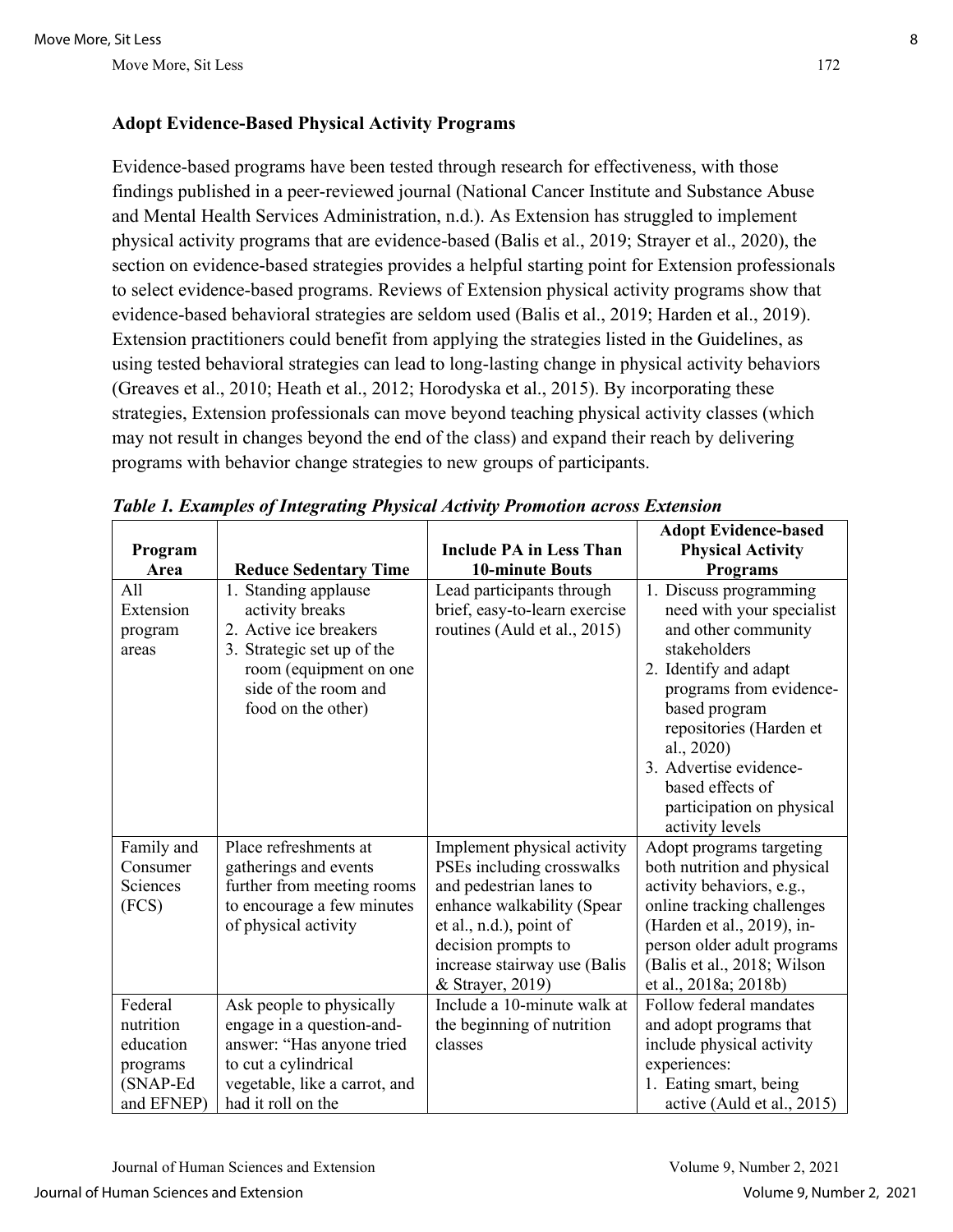| Program<br>Area                             | <b>Reduce Sedentary Time</b>                                                                                                                                                                                                                                                                                                                                                                                                                                           | <b>Include PA in Less Than</b><br><b>10-minute Bouts</b>                                                                                                                                                                                                                                                                                                                                                      | <b>Adopt Evidence-based</b><br><b>Physical Activity</b><br><b>Programs</b>                                                                                                                                      |
|---------------------------------------------|------------------------------------------------------------------------------------------------------------------------------------------------------------------------------------------------------------------------------------------------------------------------------------------------------------------------------------------------------------------------------------------------------------------------------------------------------------------------|---------------------------------------------------------------------------------------------------------------------------------------------------------------------------------------------------------------------------------------------------------------------------------------------------------------------------------------------------------------------------------------------------------------|-----------------------------------------------------------------------------------------------------------------------------------------------------------------------------------------------------------------|
|                                             | countertop? Stand up if you<br>have! See, you're not alone;<br>most of us have had a carrot<br>roll a time or two. You can<br>sit back down. Guess what?<br>You just got a free squat!"                                                                                                                                                                                                                                                                                |                                                                                                                                                                                                                                                                                                                                                                                                               | 2. Physical Activity<br>interventions listed in<br>the SNAP-Ed Toolkit<br>(U.S. Department of<br>Agriculture, 2019)                                                                                             |
| $4-H$                                       | Incorporate physical<br>activity into project<br>workshops (i.e., walk<br>around a park while<br>practicing photography, do<br>bodyweight exercises<br>correlated to the number of<br>minutes a recipe must cook)                                                                                                                                                                                                                                                      | Plan meeting activities that<br>revolve around favorite<br>forms of physical activity<br>(e.g., tag, swimming, yard<br>games, sports) rather than<br>sedentary activities                                                                                                                                                                                                                                     | Implement a 4-H healthy<br>meeting challenge<br>including 15 minutes of<br>physical activity (Balis &<br>Harden, 2019; Economos et<br>al., 2019; Folta et al., 2015)                                            |
| Agriculture                                 | 1. Demonstrate how to<br>break up sedentary time<br>(e.g., while operating a<br>tractor)<br>2. Discuss exercises that<br>will decrease chances of<br>injury while lifting,<br>bending, shoveling, and<br>doing everyday work on<br>the farm or ranch<br>3. Intentionally include a<br>walking portion of<br>crop/ranchland tours or<br>field days                                                                                                                      | Encourage participants to<br>try the exercises during<br>classes and afterward, and<br>help them understand the<br>benefits of increasing<br>physical activity in their<br>daily lives                                                                                                                                                                                                                        | Work with your specialist<br>to search evidence-based<br>program repositories and<br>adapt programs for<br>agricultural producer<br>audiences                                                                   |
| Horticulture<br>(e.g., Master<br>Gardeners) | 1. Place program supplies<br>throughout the room<br>(e.g., scissors and paper<br>supplies on one table and<br>soil and seeds on<br>another)<br>2. Lead participants<br>through a demonstration<br>first and then encourage<br>physical participation<br>whenever able (e.g.,<br>trimming trees,<br>controlling weeds/pests,<br>planning a garden)<br>3. Incorporate PA into all<br>classes and Master<br>Gardener sessions<br>throughout the entire<br>training course | 1. Incorporate a session<br>into the Master Gardener<br>curriculum that covers<br>the physical activity<br>aspects and benefits of<br>gardening (e.g., PA<br>levels of tending of<br>ground-level garden<br>beds vs. elevated raised<br>garden beds)<br>2. Target safe PA<br>education towards the<br>elderly gardening<br>demographic that can be<br>implemented during<br>their daily care of the<br>garden | Leverage Master Gardeners<br>to implement a mentored<br>gardening intervention<br>addressing nutrition and<br>physical activity, such as<br>Harvest for Health (Blair et<br>al., 2013; Winkels et al.,<br>2020) |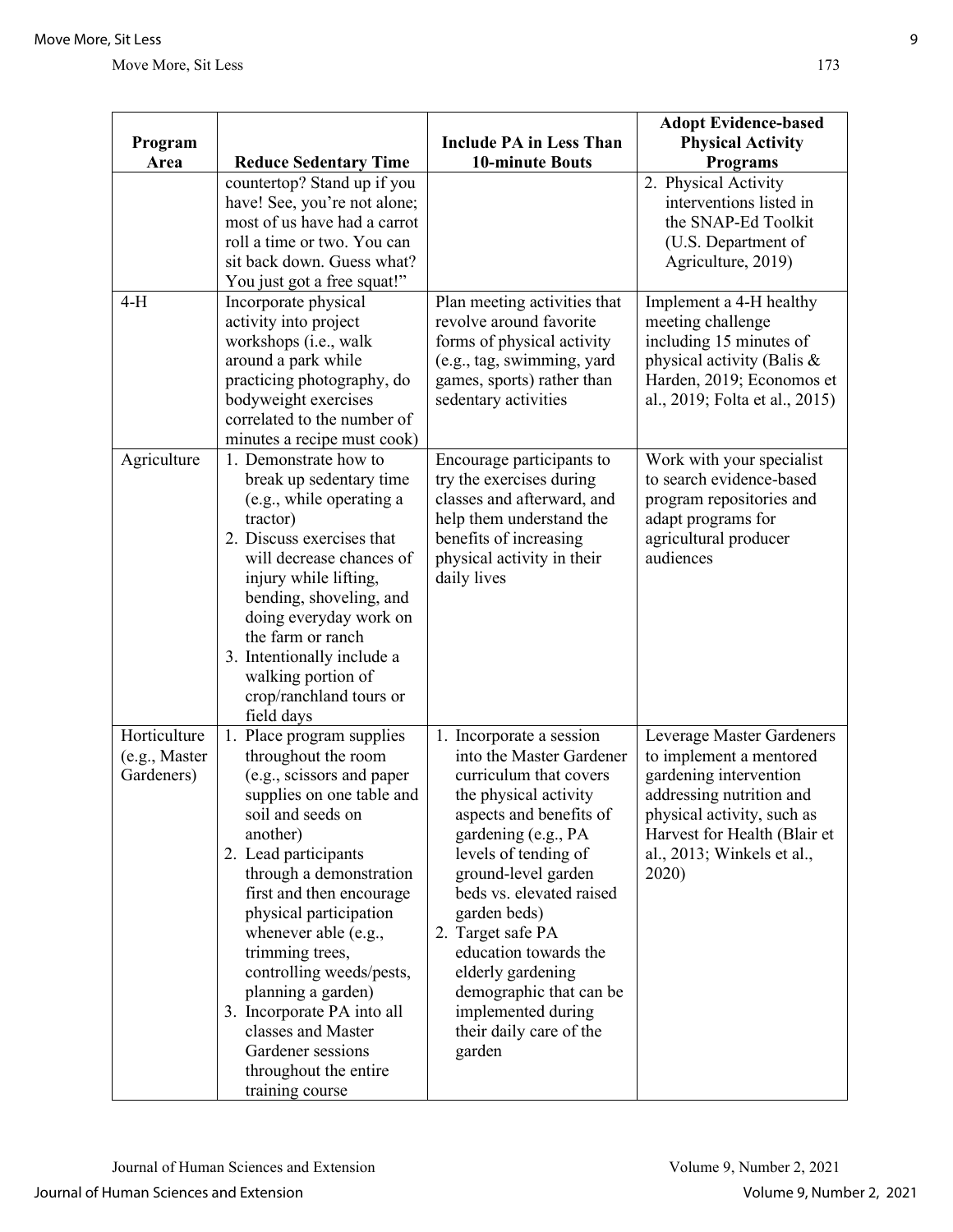#### **Conclusion**

Engaging in regular physical activity is an effective strategy in preventing chronic conditions, including cardiovascular disease, stroke, and type 2 diabetes. The 2<sup>nd</sup> Edition of the Guidelines can support Extension professionals to promote reducing sedentary time throughout Extension programming, accumulating physical activity through less than 10-minute bouts, and using evidence-based strategies to conduct programming. Each of these methods can be used across Extension disciplines to integrate physical activity promotion throughout the system. Finally, using the Interactive Systems Framework as a model, training and technical assistance are recommended implementation strategies to build confidence and capacity.

#### **References**

- Auld, G., Baker, S., Conway, L., Dollahite, J., Lambea, M., & McGirr, K. (2015). Outcome effectiveness of the widely adopted EFNEP curriculum Eating Smart-Being Active. *Journal of Nutrition Education and Behavior, 47*(1), 19–27. <http://doi.org/10.1016/j.jneb.2014.07.001>
- Balis, L. E., & Harden, S. M. (2019). Scaling out a 4-H healthy meeting initiative: Challenges in implementation and comprehensive evaluation. *Journal of Nutrition Education and Behavior, 51*(8), 1020–1024.<http://doi.org/10.1016/j.jneb.2019.05.288>
- Balis, L. E, & Strayer, T., III. (2019). Evaluating "Take the Stairs, Wyoming!" through the RE-AIM framework: Challenges and opportunities. *Frontiers of Public Health, 7,* Article 368. <http://doi.org/10.3389/fpubh.2019.00368>
- Balis, L. E., Strayer, T., III, Ramalingam, N., & Harden, S. M. (2018). Beginning with the end in mind: Contextual considerations for scaling-out a community-based intervention. *Frontiers in Public Health, 6,* Article 357.<http://doi.org/10.3389/fpubh.2018.00357>
- Balis, L. E., Strayer, T., III, Ramalingam, N., Wilson, M., & Harden, S. M. (2018). Open-access physical activity programs for older adults: A pragmatic and systematic review. *The Gerontologist, 59*(4), e268–e278.<https://doi.org/10.1093/geront/gnx195>
- Beidas, R., Edmunds, J., Marcus, S., & Kendall, P. (2012). Training and consultation to promote implementation of an empirically supported treatment: A randomized trial. *Psychiatric Services, 63*(7), 660–665.<http://doi.org/10.1176/appi.ps.201100401>
- Blair, C. K., Madan-Swain, A., Locher, J. L., Desmond, R. A., de Los Santos, J., Affuso, O., Glover, T., Smith, K., Carley, J., Lipsitz, M., Sharma, A., Krontiras, H., Cantor, A, & Demark-Wahnefried, W. (2013). Harvest for Health gardening intervention feasibility study in cancer survivors. *Acta Oncologica, 52*(6), 1110–1118. <http://doi.org/10.3109/0284186X.2013.770165>
- Braun, B., Bruns, K., Cronk, L., Kirk Fox, L., Koukel, S., Le Menestrel, S., Monroe Lord, L., Reeves, C., Rennekamp, R., Rice, C., Rodgers, M., Samuel, J., Vail, A., & Warren, T. (2014). *Cooperative Extension's national framework for health and wellness*.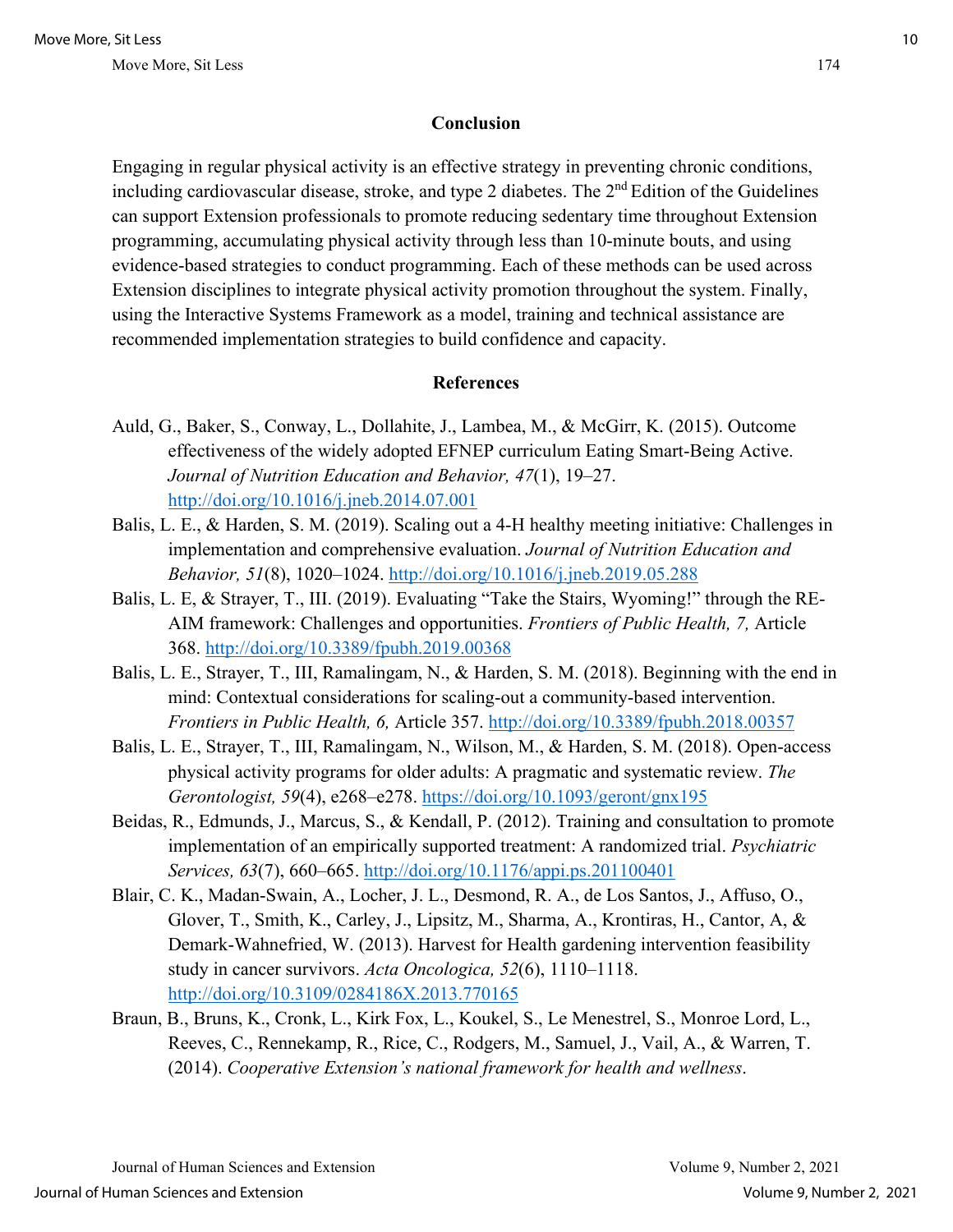https://nifa.usda.gov/sites/default/files/resource/Cooperative\_extensionNationalFramewor kHealth.pdf

- Brownson, R., & Jones, E. (2009). Bridging the gap: Translating research into policy and practice. *Preventive Medicine, 49*(4), 313–315. <http://doi.org/10.1016/j.ypmed.2009.06.008>
- Centers for Disease Control and Prevention. (2019). *High Obesity program.* https://www.cdc.gov/nccdphp/dnpao/state-local-programs/hop-1809/high-obesityprogram-1809.html
- Community Preventive Services Task Force. (n.d.). *The community guide.* https://www.thecommunityguide.org/
- Dallman, A., Abercrombie, E., Drewette-Card, R., Mohan, M., Ray, M., & Ritacco, B. (2009). Elevating physical activity as a public health priority: Establishing core competencies for physical activity practitioners in public health. *Journal of Physical Activity and Health, 6*(6), 682–689.<http://doi.org/10.1123/jpah.6.6.682>
- Durstine, L., Gordon, B., Wang, Z., & Luo, X. (2013). Chronic disease and the link to physical activity. *Journal of Sport and Health Science, 2*(1), 3–11. <http://doi.org/10.1016/j.jshs.2012.07.009>
- Economos, C. D., Anzman-Frasca, S., Koomas, A. H., Bakun, P. J., Brown, C. M., Brown, D., Folta, S. C., Fullerton, K. J., Sacheck, J. M., Sharma, S., & Nelson, M. E. (2019). Dissemination of healthy kids out of school principles for obesity prevention: A RE-AIM analysis. *Preventive Medicine, 119*, 37–43.<http://doi.org/10.1016/j.ypmed.2018.12.007>
- Edmunds, J. M., Beidan, R. S., & Kendall, P. (2014). Dissemination and implementation of evidence-based practices: Training and consultation as implementation strategies. *Clinical Psychology, 20*(2), 152–165.<http://doi.org/10.1111/cpsp.12031>
- Everette, A., & Harden, S. M. (2015). *Food and Fitness Initiative! Program evaluation final report*. Virginia Tech.
- Folta, S., Koomas, A., Metayer, N., Fullerton, K., Hubbard, K., Anzman-Frasca, S., Hofer, T., Nelson, M., Newman, M., Sacheck, J., & Economos, C. (2015). Engaging stakeholders from volunteer-led out-of-school time programs in the dissemination of guiding principles for healthy snacking and physical activity. *Preventing Chronic Disease, 12,*  Article 150270.<http://doi.org/10.5888/pcd12.150270>
- Frieden, T. (2010). A framework for public health: The health impact pyramid. *American Journal of Public Health, 100*(4), 590–595.<http://doi.org/10.2105/AJPH.2009.185652>
- Greaves, C., Sheppard, K., Abraham, C., Hardeman, W., Roden, M., Evans, P., Schwarz, P., & The IMAGE Study Group. (2010). Systematic review of reviews of intervention components associated with increased effectiveness in dietary and physical activity interventions. *BMC Public Health, 11,* Article 119. [http://doi.org/10.1186/1471-2458-11-](http://doi.org/10.1186/1471-2458-11-119) [119](http://doi.org/10.1186/1471-2458-11-119)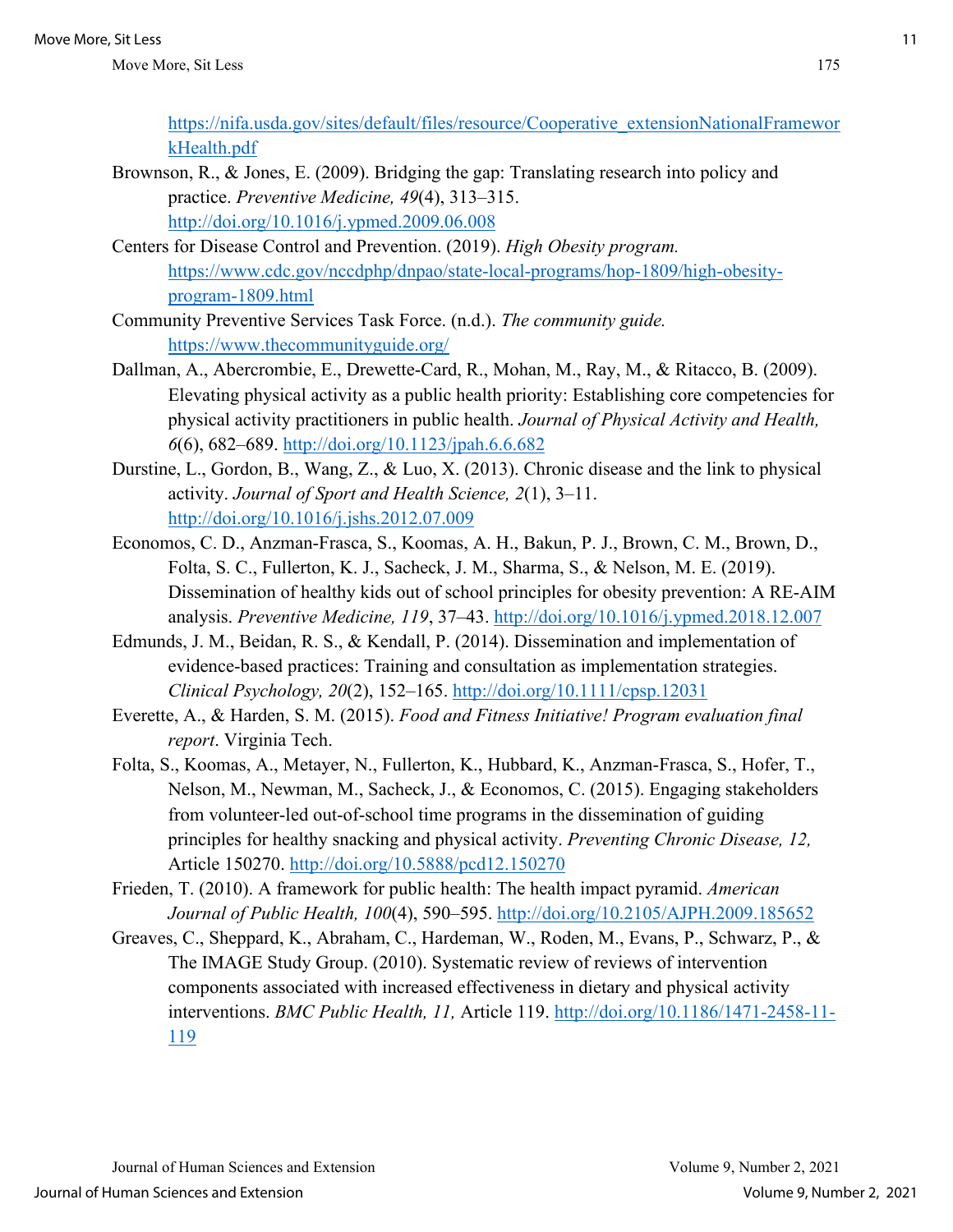- Harden, S. M., Balis, L. E., Strayer, T., III, Prosch, N., Carlson, B., Lindsay, A., Estabrooks, P., Dzewaltowski, D., & Gunter, K. (2020). Strengths, challenges, and opportunities for physical activity promotion in the century-old national Cooperative Extension System. *Journal of Human Sciences and Extension, 8*(3), 104–124. <https://www.jhseonline.com/article/view/834/862>
- Harden, S. M., Gunter, K., & Lindsay, A. (2018). How to leverage your state's land grant Extension system: Partnering to promote physical activity. *Translational Journal of the American College of Sports Medicine, 3*(15), 113–118. <http://doi.org/10.1249/TJX.0000000000000066>
- Harden, S. M., Ramalingam, N., Breig, S., & Estabrooks, P. (2019). Walk this way: Our perspectives on challenges and opportunities for Extension statewide walking promotion programs. *Journal of Nutrition Education and Behavior, 51*(1), 636–643. <https://doi.org/10.1016/j.jneb.2018.12.010>
- Harden, S. M., Steketee, A., Glasgow, T., Glasgow, R., & Estabrooks, P. (2020). Suggestions for advancing pragmatic solutions for dissemination: Potential updates to evidence-based repositories. *American Journal of Health Promotion, 35*(2), 289–294. <http://doi.org/10.1177/0890117120934619>
- Heath, G., Parra, D., Sarmiento, O., Andersen, L., Owen, N., Goenka, S., Montes, F., & Brownson, R. C. (2012). Evidence-based intervention in physical activity: Lessons from around the world. *Lancet, 380*(9838), 272–281. [http://doi.org/10.1016/S0140-](http://doi.org/10.1016/S0140-6736(12)60816-2) [6736\(12\)60816-2](http://doi.org/10.1016/S0140-6736(12)60816-2)
- Holston, D., Stroope, J., Cater, M., Kendall, M., & Broyles, S. (2020). Implementing policy, systems, and environmental change through community coalitions and Extension partnerships to address obesity in rural Louisiana. *Preventing Chronic Disease, 17,*  Article 190284.<http://doi.org/10.5888/pcd17.190284>
- Horodyska, K., Luszczynska, A., van den Berg, M., Hendriksen, M., Roos, G., De Bourdeaudhuij, I., & Brug, J. (2015). Good practice characteristics of diet and physical activity interventions and policies: An umbrella review. *BMC Public Health, 15,* Article 19.<http://doi.org/10.1186/s12889-015-1354-9>
- National Cancer Institute and Substance Abuse and Mental Health Services Administration. (n.d.). *Research-tested intervention programs.* <https://rtips.cancer.gov/rtips/index.do>
- Noonan, R. K., Wilson, K. M., & Mercer, S. L. (2012). Navigating the road ahead: Public health challenges and the interactive systems framework for dissemination and implementation. *American Journal of Community Psychology, 50*(3-4), 572–580. <http://doi.org/10.1007/s10464-012-9534-6>
- Palmer-Keenan, D., & Corda, K. (2014). Should physical activity be included in nutrition education? A comparison of nutrition outcomes with and without in-class activities. *Journal of Extension, 52*(4).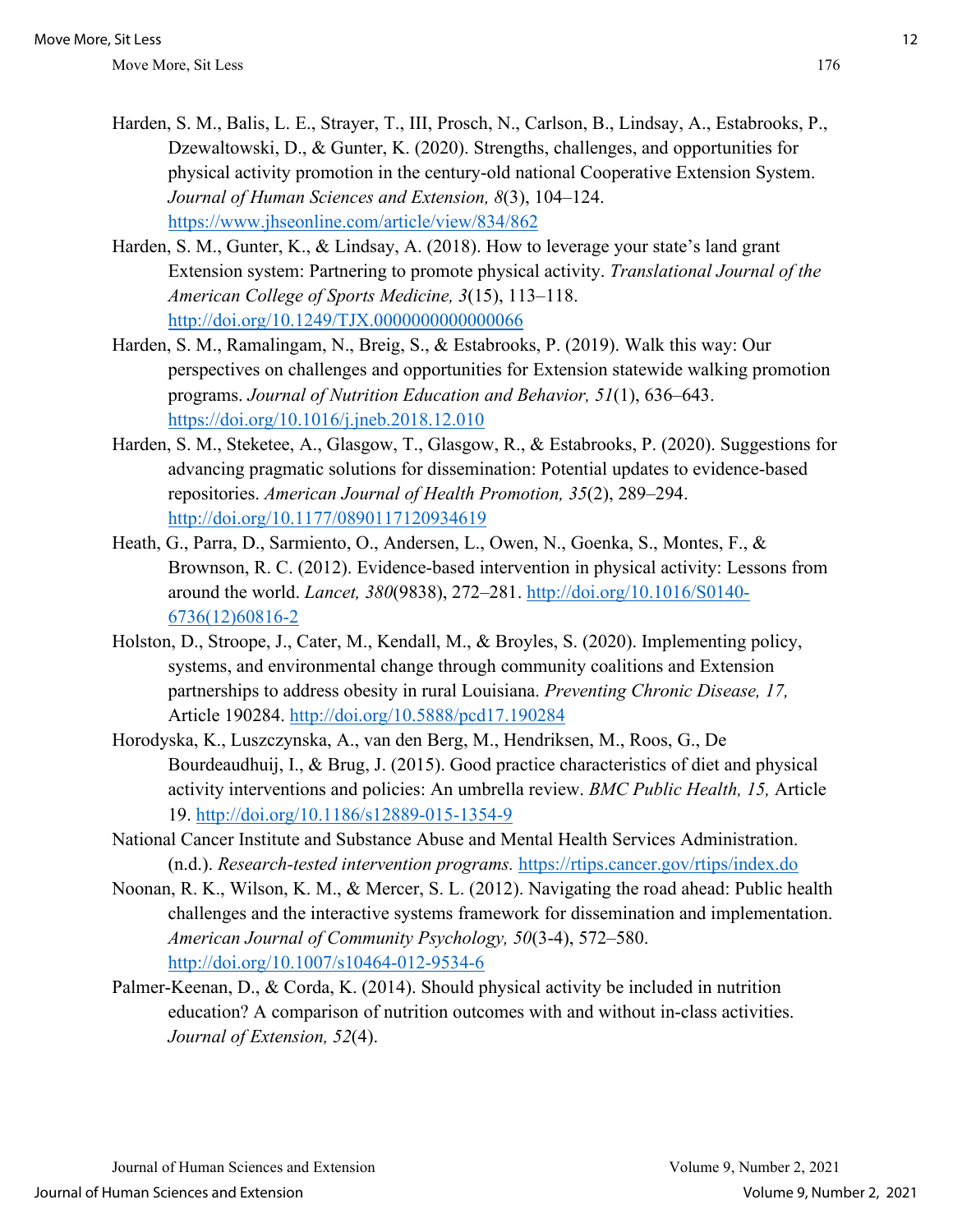- Peña-Purcell, N., Bowen, E., Zoumenou, V., Schuster, E., Boggess, M., Manore, M., & Gerrior, S. (2012). Extension professional's strengths and needs related to nutrition and health programs. *Journal of Extension, 50*(3).
- Physical Activity Guidelines Advisory Committee. (2018). *2018 physical activity guidelines advisory committee scientific report*. Office of Disease Prevention and Health Promotion, U.S. Department of Health and Human Services. [https://health.gov/our-work/physical](https://health.gov/our-work/physical-activity/current-guidelines/scientific-report)[activity/current-guidelines/scientific-report](https://health.gov/our-work/physical-activity/current-guidelines/scientific-report)
- Powell, B. J., Waltz, T. J., Chinman, M. J., Damschroder, L. J., Smith, J. L., Matthieu, M. M., Proctor, E. K., & Kirchner, J. E. (2015). A refined compilation of implementation strategies: Results from the Expert Recommendations for Implementing Change (ERIC) project. *Implementation Science, 10,* Article 21.<http://doi.org/10.1186/s13012-015-0209-1>
- Proctor, E. K, Powell, B. J., & McMillen, J. C. (2013). Implementation strategies: Recommendations for specifying and reporting. *Implementation Science, 8,* Article 139*.*  <http://doi.org/10.1186/1748-5908-8-139>
- Rabin, B. A., Brownson, R. C., Haire-Joshu, D., Kreuter, M. W., & Weaver, N. L. (2008). A glossary for dissemination and implementation research in health. *Journal of Public Health Management and Practice, 12*(2), 117–123. <http://doi.org/10.1097/01.PHH.0000311888.06252.bb>
- Ramalingam, N. S., Strayer, T. E., III, Breig, S. A., & Harden, S. M. (2019). How are community health workers trained to deliver physical activity to adults? A scoping review. *Translational Journal of the American College of Sports Medicine, 4*(6), 34–44. <http://doi.org/10.1249/TJX.0000000000000081>
- Spear, M., Rowland, B., Vincent, J., Brown, T., McElfish, P., Long, C., Presley, J., Wilson, A., Palenske, C., & Balis, L. E. (2020). *A feasibility demonstration for built environment changes to increase physical activity: Results of a community-based traffic calming event.* [manuscript submitted for publication]
- Strayer, T. E., III, Kennedy, L. E., Balis, L. E., Ramalingam, N. S., Wilson, M. L., & Harden, S. M. (2020). Cooperative Extension gets moving, but how? Exploration of Extension health educators' sources and channels for information-seeking practices. *American Journal of Health Promotion, 34*(2)*,* 198–205.<https://doi.org/10.1177/0890117119879606>
- Tabak, R., Khoong, E. C., Chambers, D. A., & Brownson, R. (2012). Bridging research and practice models for dissemination and implementation research. *American Journal of Preventive Medicine, 43*(3), 337–350.<http://doi.org/10.1016/j.amepre.2012.05.024>
- Thompson, P., Arena, R., Riebe, D., Pescatello, L., & American College of Sports Medicine. (2013). ACSM's new preparticipation health screening recommendations from ACSM's guidelines for exercise testing and prescription (9th ed.). *Current Sports Medicine Reports, 12*(4), 215–217.<http://doi.org/10.1249/JSR.0b013e31829a68cf>
- U.S. Department of Agriculture. (n.d.). *Extension*.<https://nifa.usda.gov/extension>
- U.S. Department of Agriculture. (2010). *Healthy, Hunger-Free Kids Act of 2010.* <https://www.fns.usda.gov/school-meals/healthy-hungerfree-kids-act>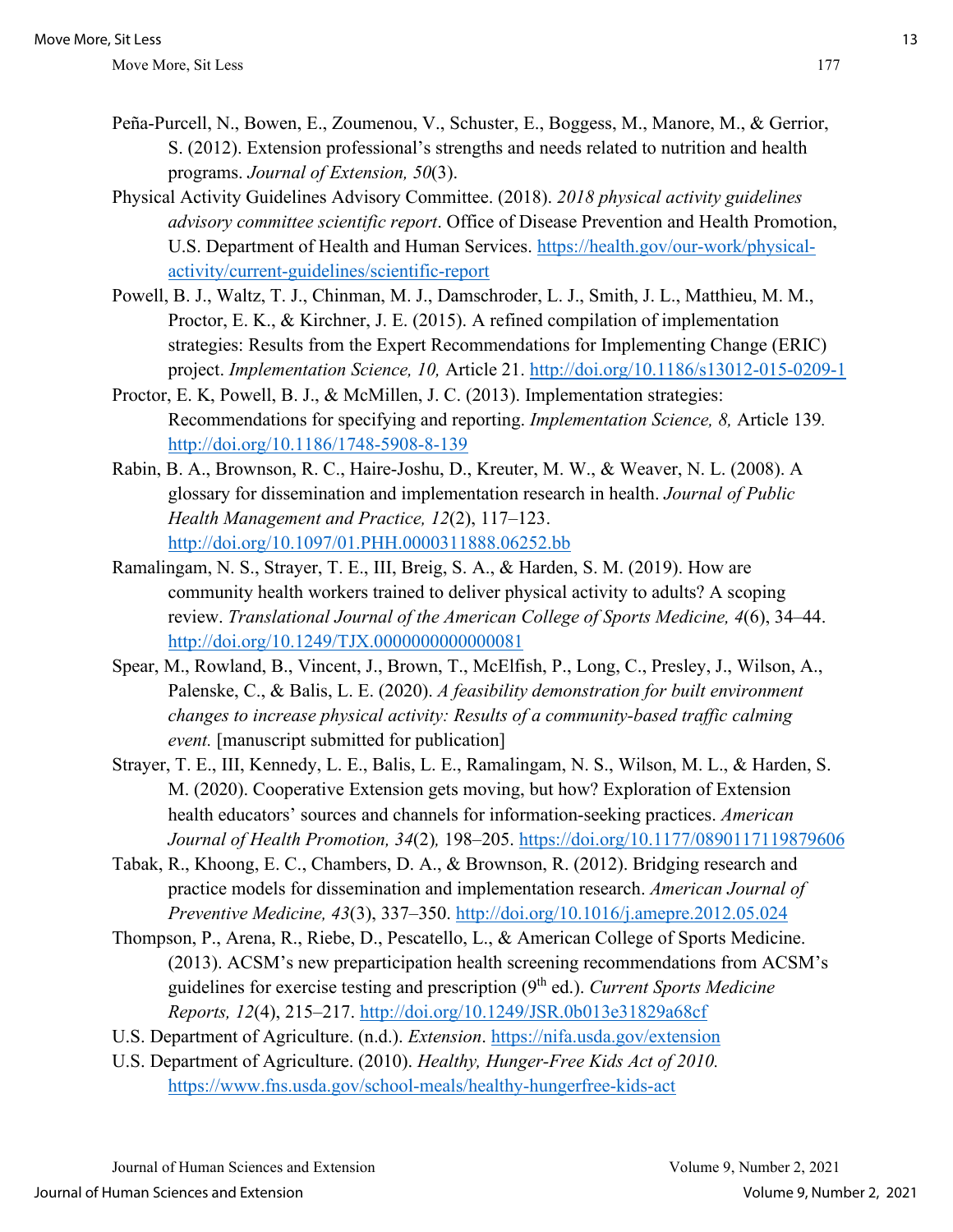- U.S. Department of Agriculture. (2015). *The Farm Bill.* <http://www.usda.gov/wps/portal/usda/usdahome?navid=farmbill>
- U.S. Department of Agriculture. (2019)*. SNAP-Ed toolkit: Obesity prevention interventions and evaluation framework.* https://snapedtoolkit.org/
- U.S. Department of Health and Human Services. (2018). *Physical activity guidelines* (2<sup>nd</sup> ed.). https://health.gov/sites/default/files/2019-09/Physical Activity Guidelines 2nd edition.pdf
- U.S. Department of Health and Human Services. (2020). *Move Your Way campaign*. https://health.gov/our-work/physical-activity/move-your-way-campaign
- Wandersman, A., Duffy, J., Flaspohler, P., Noonan, R., Lubell, K., Stillman, L., Blachman, M., Dunville, R., & Saul, J. (2008). Bridging the gap between prevention research and practice: The interactive systems framework for dissemination and implementation. *American Journal of Community Psychology, 41*(3-4), 171–181. <http://doi.org/10.1007/s10464-008-9174-z>
- Warburton, D., Nicol, C., & Bredin, S. (2006). Health benefits of physical activity: The evidence. *Canadian Medical Association Journal, 174*(6), 801–809. <http://doi.org/10.1503/cmaj.051351>
- Ward, B. W., Schiller, J. S., & Goodman, R. A. (2014). Multiple chronic conditions among US adults: A 2012 update. *Preventing Chronic Disease, 11*, Article 130389. <http://doi.org/10.5888/pcd11.130389>
- Wilson, M. L., Strayer, T. E., III, Davis, R., & Harden, S. M. (2018a). Informed adaptations of a strength-training program through a research-practice partnership. *Frontiers in Public Health, 6,* Article 58.<https://doi.org/10.3389/fpubh.2018.00058>
- Wilson, M. L., Strayer, T. E., III, Davis, R., & Harden, S. M. (2018b). Use of an integrated research-practice partnership to improve outcomes of a community-based strengthtraining intervention for older adults: Reach and effect of Lifelong Improvements through Fitness Together (LIFT). *International Journal of Environmental Research and Public Health, 15*(2), Article 237.<https://doi.org/10.3390/ijerph15020237>
- Winkels, R., Artrip, R., Tupinio, M., Veldheer, S., Dandekar, S. C., & George, D. R. (2020). Opportunities for growth: Evaluating the feasibility of a community gardening intervention pairing adolescent and young adult cancer survivors with experienced gardeners. *Journal of Adolescent and Young Adult Oncology, 9*(1), 115–119. <http://doi.org/10.1089/jayao.2019.0035>

*Laura Balis,* PhD, is a Research Scientist at Pacific Institute for Research and Evaluation. She earned her PhD at Virginia Tech in Human Nutrition, Foods, and Exercise with an emphasis on behavioral and implementation science. Her research focuses on translating evidence-based physical activity and nutrition programs for diverse populations into community settings.